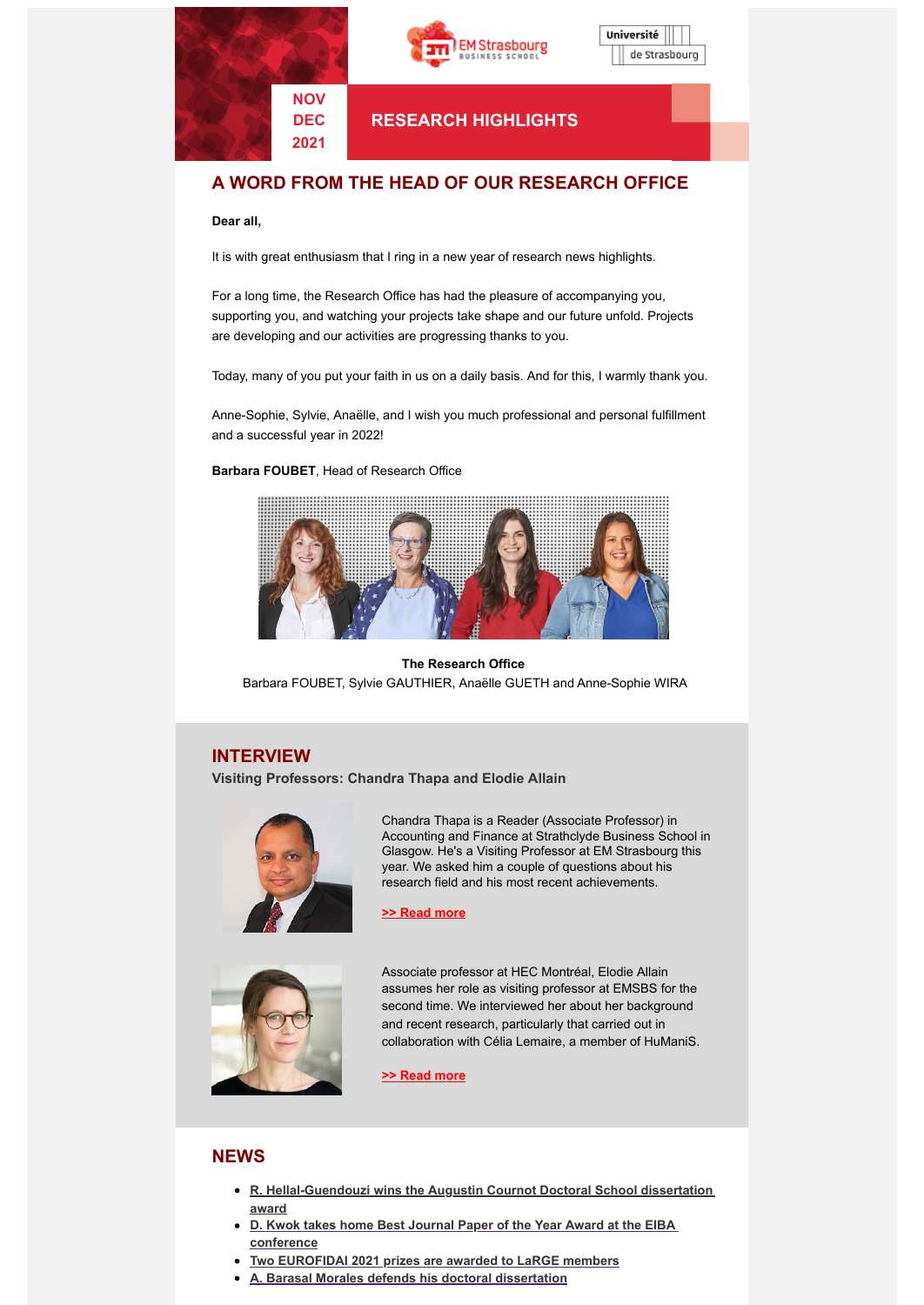# **A FEW PUBLICATIONS - CATEGORIES 1 & 2**

#### **Régis BLAZY**

"Horizontal and vertical differentiation in comic art auctions", *Economic Inquiry* [CNRS cat. 2, HCERES cat. A]

Co-author : Marie Blum (Strasbourg University)

**[>> Read more](https://www.em-strasbourg.com/en/news/r-blazy-publishes-economic-inquiry)**



## **Marie-Hélène BROIHANNE & Hava ORKUT**

"Questionnaire MiFID et participation sur les marchés actions, *Revue Economique* [CNRS cat. 2, HCERES cat. A]

# **[>> Read more](https://www.em-strasbourg.com/en/news/m-h-broihanne-h-orkut-publishes-revue-economique)**



#### **Philipp SAUER**

"A systematic literature review exploring uncertainty management and sustainability outcomes in circular supply chains", *International Journal of Production Research* [CNRS cat. 2, FNEGE cat. 2, HCERES cat. A]

Co-authors : Felipe Alexandre De Lima (University of Kassel) and Stefan Seuring (University of Kassel)

### **[>> Read more](https://www.em-strasbourg.com/en/news/p-sauer-publishes-international-journal-production-research)**

## **RESEARCH PROJECT**

In 2022, EM Strasbourg Business School (EMSBS) will launch its first call for projects among the School's research lecturers, members of **LaRGE** and **HuManiS**. The School's objective? To support and finance innovative, high-impact research projects through the creation of three **transdisciplinary research clusters** addressing major managerial and societal issues:

- *Decision-making in a complex environment*
- *Responsible and sustainable management*
- *Digital transformation in organizations*

The clusters aim to strengthen the scientific excellence of our research centers, promoting a mix of disciplines, theoretical foundations, methodological skills, academic experience, etc.

An evening dedicated to presenting the projects is scheduled for **March 3.** The deadline for submitting project applications is **April 20**. You can share your cluster projects with Géraldine Broye as early as today in order to better coordinate collective actions.

## **WELCOME**

EM Strasbourg welcomes **10 new PhD students** to its two research centers: **HuManiS** and **LaRGE**.

We took a moment to interview them about their respective backgrounds and research areas.



**>> Read [more](https://www.em-strasbourg.com/en/news/welcome-our-new-phd-students) Pascal CHOUP NEGOU HuManiS** Under the supervision of Jacques LIOUVILLE and Gilles LAMBERT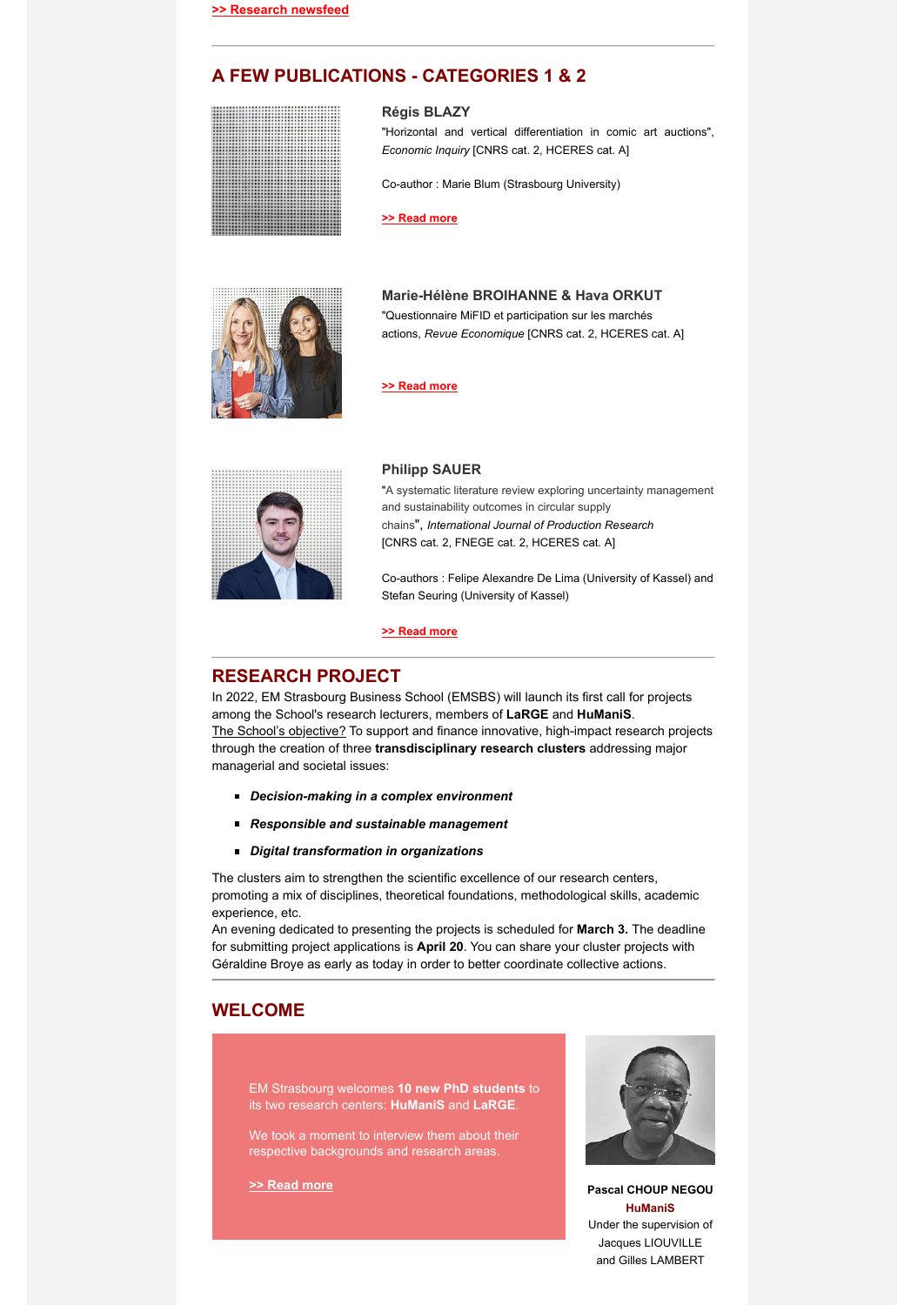

**Camille DEL BOCCIO HuManiS** Under the supervision of Claire ROEDERER and Richard HUAMAN-RAMIREZ



**Adela JANSEN HuManiS** Under the supervision of Sébastien POINT



**Guillaume THEVENET LaRGE** Under the supervision of Anaïs HAMELIN



**Thi Phuong Mai DINH LaRGE** Under the supervision of Marie-Hélène BROIHANNE and Maxime MERLI



**Quentin LAMBERT HuManiS** Under the supervision of Jean-Philippe BOOTZ



**Nhat Minh TRAN LaRGE** Under the supervision of Anaïs HAMELIN



**Isaline FRELET HuManiS** Under the supervision of Gilles LAMBERT and Laurence VIALE



**Eniko MATYUS HuManiS** Under the supervision of Gilles LAMBERT



**Elena WION HuManiS** Under the supervision of Jessie PALLUD and Daria PLOTKINA

# **A CHANGE OF STATUS**

**Dobromir STOYANOV, a lecturer at EM, joins HuManiS**



"With a PhD in marketing from the University of Economics–Varna (Bulgaria), I have been teaching for 11 years in English, French, and Bulgarian various marketing courses such as Retail Marketing and Logistics, Sustainable Marketing, B2B Marketing, Advanced International Marketing, and Digital CRM . Before joining EMSBS in 2013, I taught for two years at the University of Economics–Varna as an assistant professor.

During the last 11 years, I have specialized, thanks to my previous professional corporate experience, in research on vending machines—nonstore distribution channels that use self-service technologies to sell products and services in an unattended point of sale through an automated sales process.

I'm also passionate about sustainable marketing, an issue I've explored in several of my articles and that inspired me to create the course Sustainable Marketing at the School in 2014."

## **A LOOK BACK ON PAST EVENTS**

### **Third edition of Brand Relationship in a Connected World Day**

The third edition of Brand Relationship in a Connected World Day took place at EMSBS on December 10, 2021. Claire Roederer (HuManiS) and Françoise Simon (CREGO) organized this event with the support of the French Marketing Association (AFM), the interuniversity research group Center for Customer Management (C\*CM), and the Customer Experience Chair of EMSBS.

**>> Read [more](https://www.em-strasbourg.com/en/news/look-back-third-edition-brand-relationship-connected-world-day)**

**AGENDA**